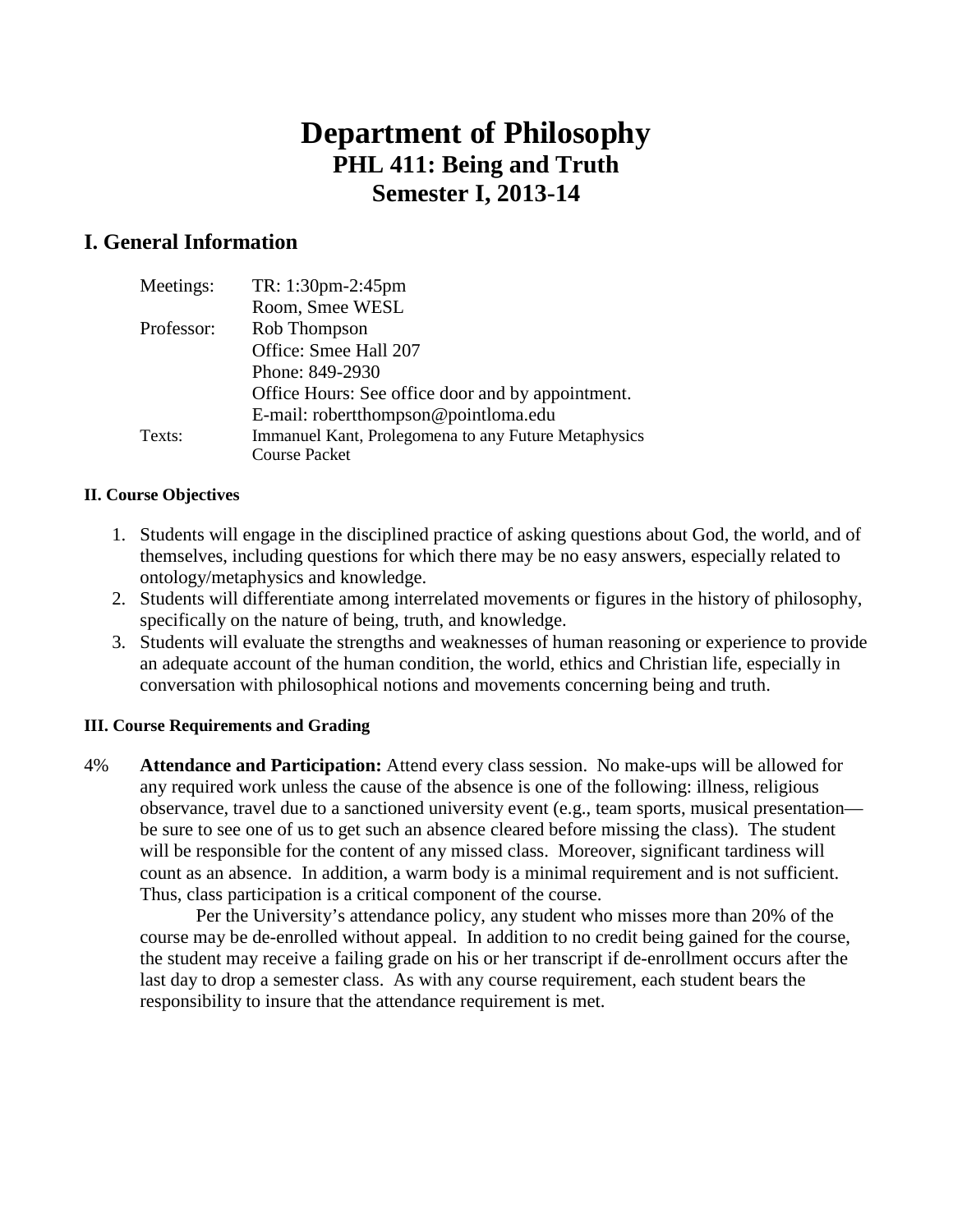- 18% **Readings:** Read *all* of the assigned material *before* coming to class. During roll call at the beginning of each class, students will be asked to give a number between 0 and 10 (10 being highest) indicating how much of the assigned reading was carefully and thoughtfully read. The number given will be the grade that the student receives for the day. For example, if you have read carefully and thoughtfully 85% of the reading for a given day, you should represent, and will receive, an 8.5 for the day. The lowest grade will be dropped, including if you have received a zero due to missing class. The lowest score will be dropped.
- 28% **Presentation:** Throughout the term each student will do two in-class presentations. Each presenter should include a brief and general introduction to the figure covered during that session. The presentation should mainly be an outline of the text(s) for the day and should reference (at the minimum) 10-12 significant portions (quotations or specific page/text references) of the text to be covered in class. Students must provide a detailed outline and bibliography for each member of the class. Please refrain from using electronic sources unless these are full text journals accessed through our library's numerous database collections. (**NB**: the goal is both to move through the salient elements of the reading for the day and to engage in critical discussion on the reading, so the presentations should reflect an effort to accomplish both elements.)
- 20% **Mid-Term Exam:** Each student will be expected to complete a written mid-term exam. It will be an inclass essay exam with a matching component.
- 30% **Final Essay:** Each student will be expected to complete a final essay. Final essays should reflect careful, critical engagement with primary source material and should also include research from secondary sources. A minimum of three (3) secondary sources—specifically journal articles or books—should be used and cited in the paper. Students should use inclusive language. As with all written work, grammar, organization, and spelling are of crucial importance. Final essays should be no less than 10 pages (3000 words).

Late work and extra credit: No late work will be accepted. No extra credit will be given.